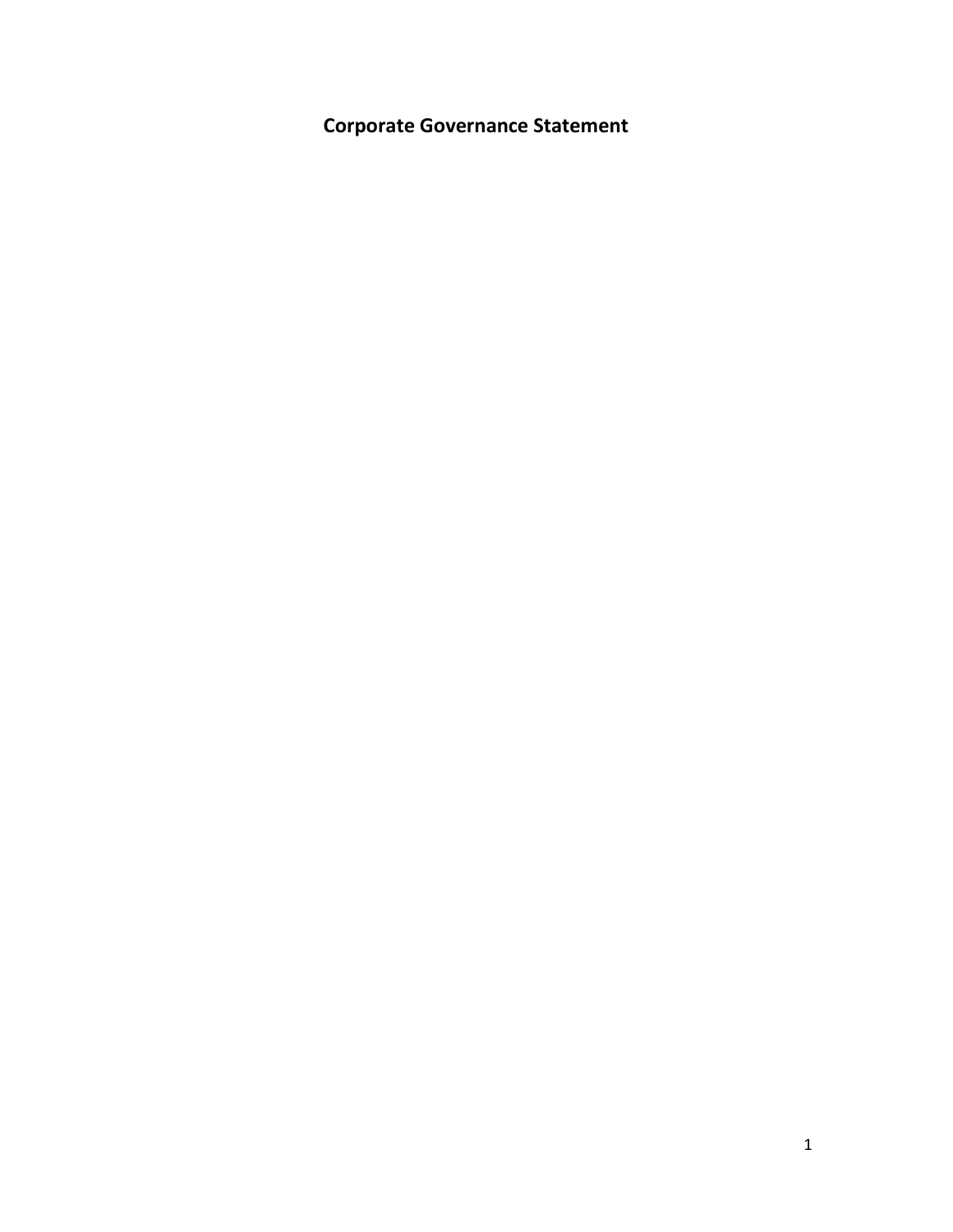# **Contents**

| Equal Treatment of Shareholders and Transactions with Related Parties 5 |  |
|-------------------------------------------------------------------------|--|
|                                                                         |  |
|                                                                         |  |
|                                                                         |  |
|                                                                         |  |
|                                                                         |  |
|                                                                         |  |
|                                                                         |  |
|                                                                         |  |
|                                                                         |  |
|                                                                         |  |
|                                                                         |  |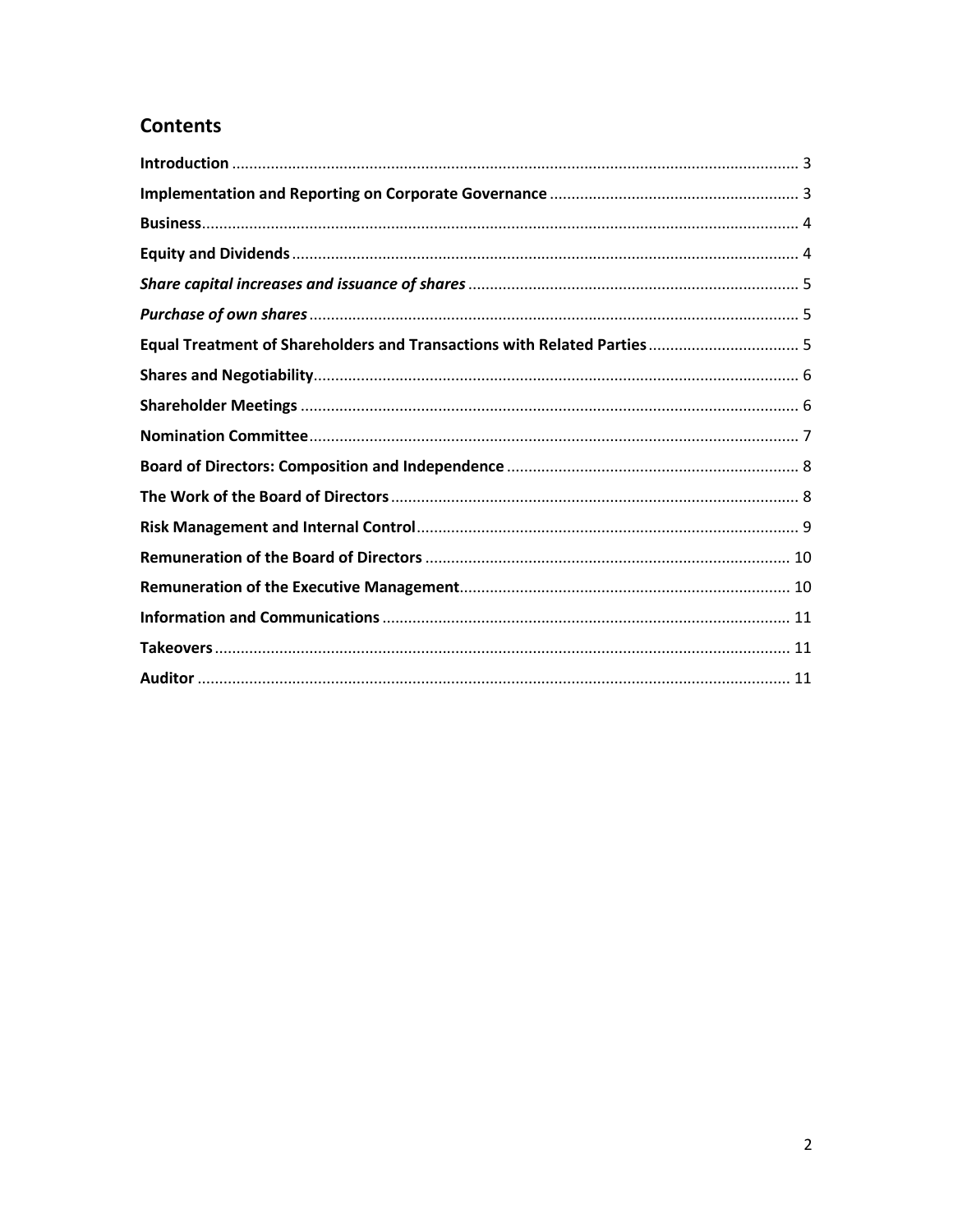#### <span id="page-2-0"></span>**Introduction**

In order to be a trustworthy business partner and service provider, Okeanis Eco Tankers Corp. has made a commitment to ensure trust in the Company and to enhance shareholder value through efficient decision-making and smooth communication between management, the board of directors (the "Board") and shareholders. The Company's corporate governance policy is intended to decrease business risk, facilitate transparency, maximise value, and utilise the Company's resources in an efficient, sustainable manner, to the benefit of relevant stakeholders.

The Company will seek to comply with the Norwegian Code of Practice for Corporate Governance (the "Corporate Governance Code"), last revised on 17 October 2018 (www.nues.no). The principal purpose of the Corporate Governance Code is to ensure (i) that listed companies implement corporate governance that clarifies the respective roles of shareholders, the Board and executive management more comprehensively than what is required by legislation, and (ii) effective management and control over activities with the aim of securing the greatest possible value creation over time in the best interest of companies, shareholders, employees and other parties concerned. Deviations from the Corporate Governance Code are discussed under the relevant item in question.

Effective date: February 2019

#### <span id="page-2-1"></span>**Implementation and Reporting on Corporate Governance**

The Company's corporate governance principles are determined by the Board and are set forth in the Company's management documents. The purpose of the Company's corporate governance policy is to ensure an appropriate separation of roles and responsibilities among the Company's shareholders, its Board of Directors, and its management and to make certain that the Company's business activities are subject to satisfactory control.

The Company's key values are: integrity, accountability, innovation, reliability, quality consciousness and dedication. These values characterize the behavior of the Company and the Company's employees, and form the basis for the Company's ethical guidelines.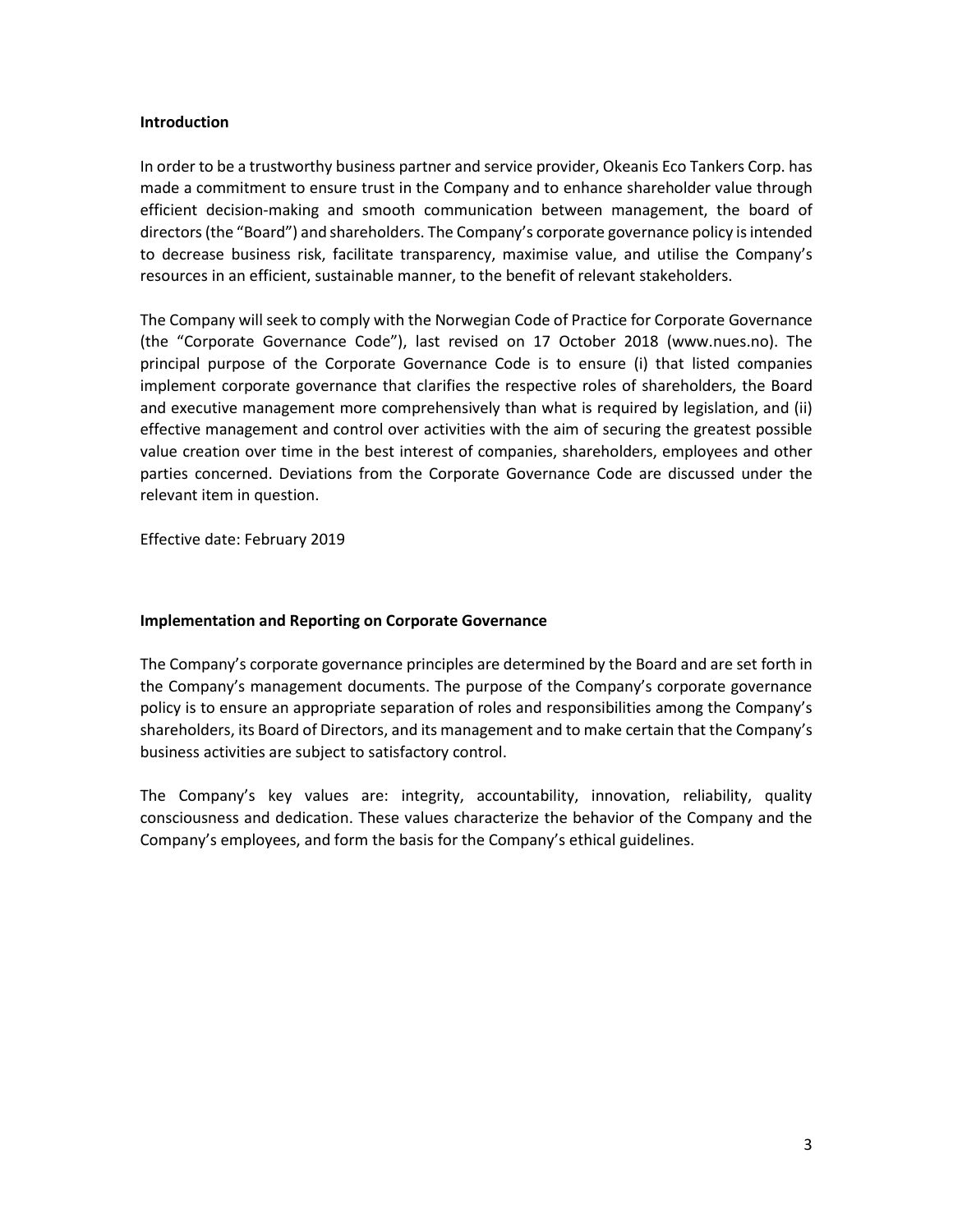## <span id="page-3-0"></span>**Business**

The Company is a newly-established international crude tanker business within the shipping industry, with the ambition of owning, chartering out and operating modern shipping assets. The Company has offices in Athens, Greece.

The Company's objectives and principal strategies are further described in the Company's annual reports and on the Company's website: [www.okeanisecotankers.com.](http://www.okeanisecotankers.com/)

Deviation: Marshall Islands law does not require the business activities of the Company to be narrowly defined in the Company's bylaws (the "Bylaws") and the Company's articles of incorporation (the "Articles of Incorporation"). The Company may be organised for any lawful purpose. It is customary for Marshall Island companies to have general and expansive descriptions of permitted activities, but – as reflected in other documents issued by the Company – the Company has clear objectives and strategies for its business.

## <span id="page-3-1"></span>**Equity and Dividends**

## *Equity*

As of 31 December 2018, the Company's consolidated equity was approximately \$316.4 million, equivalent to approximately 47% of total assets. The Company's equity level and financial strength shall be considered in light of its objectives, strategy and risk profile.

#### *Dividend Policy – value creation for shareholders*

The Company has yet to produce stable cash flow. Having existed only since April 2018, the Company has not yet paid any dividends. It is the intention of the Company that its shares shall offer a competitive yield and be reflective of the cash flows generated by the Company. Upon having taken delivery of the vessels constituting its current newbuilding program, the Company aims to distribute quarterly dividends close to its ordinary net income adjusted for non-recurring items, working capital needs or other discretionary items as from time to time will be decided by the Board. The dividend payment frequency will be considered over time. The timing and amount of dividends is at the discretion of the Board, who will also take into account any applicable contractual and/or legal restrictions on such payments.

The Company will be aligned with and committed to creating value for its shareholders. As part hereof:

- the Board has adopted a policy effective as from January 2021 to calculate the Company's NAV per share and consider asset sales and dividend distributions if there is a large discrepancy to its equity market capitalization (the "Discount Control Mechanism"),
- a special sub-committee will handle inbound M&A interest and consider issuance of new shares and/or new vessel acquisitions, and
- the Company will capitalize on an expected strengthening tanker market and pursue an opportunistic asset play policy.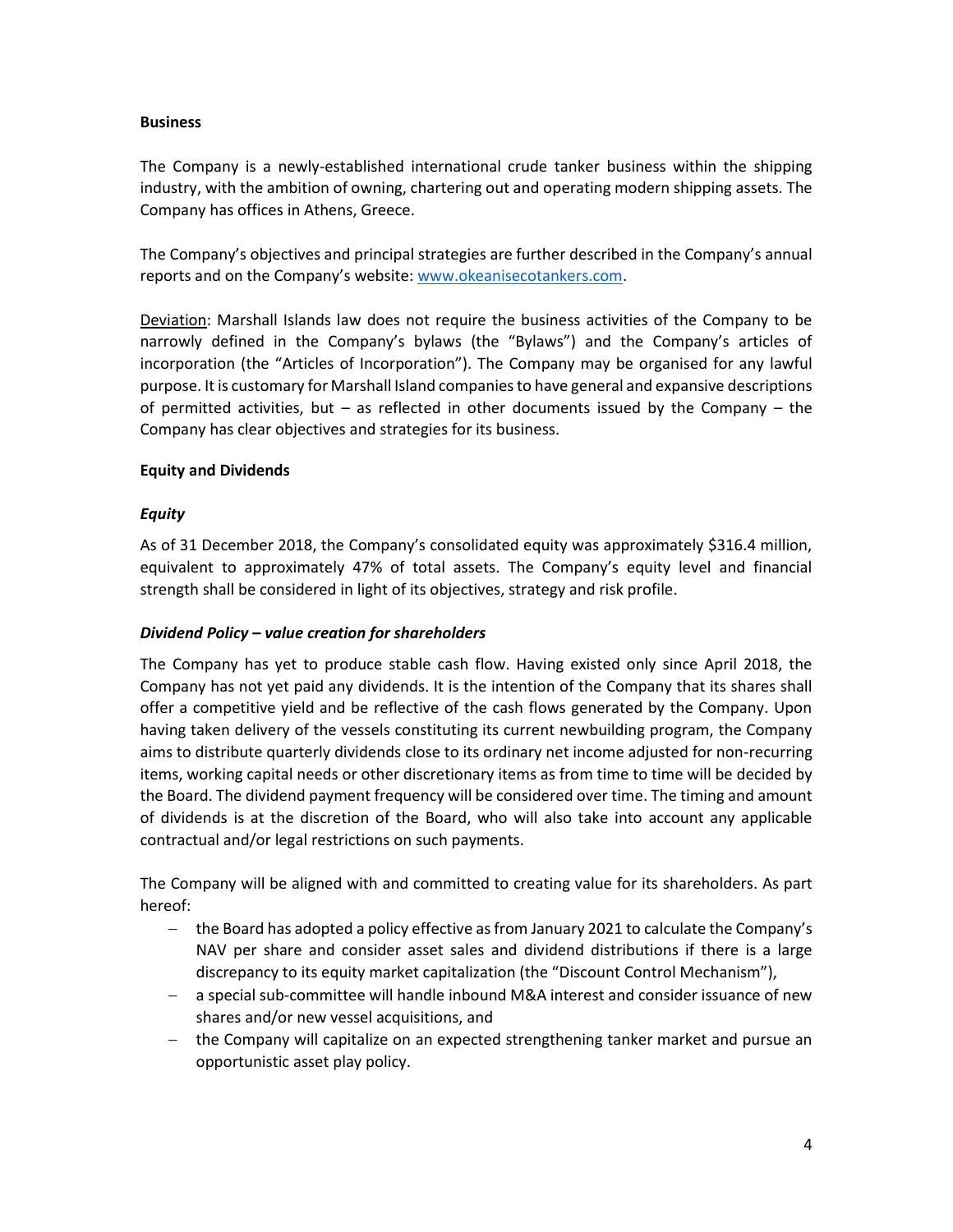## <span id="page-4-0"></span>*Share capital increases and issuance of shares*

The Company may issue in the aggregate, over the course of its lifetime, without the consent of any shareholders, up to the 100,000,000 authorized shares as set forth in the Articles of Incorporation. To the extent the Company wishes to issue any number of shares that are in excess of such number of authorized shares (taking into account the number of shares that are issued and outstanding), the Articles of Incorporation must be amended by shareholder vote.

# <span id="page-4-1"></span>*Purchase of own shares*

The Company may purchase its own shares out of surplus except if the Company is insolvent or would thereby be made insolvent. Accordingly and further, the Company may purchase its own shares out of stated capital, if the purchase is made for the purpose of: (a) eliminating fractions of shares; (b) collecting or compromising indebtedness to the corporation; or (c) paying dissenting shareholders entitled to receive payment for their shares. Shares that have been issued and have been purchased or otherwise redeemed by the Company shall be cancelled if they are redeemed out of stated capital, or if the Articles of Incorporation require that such shares be cancelled upon redemption. Any shares reacquired by the corporation and not required to be cancelled may be either retained as treasury shares or cancelled by the Board at the time of redemption or at any time thereafter. Shares cancelled after repurchase shall be restored to the status of authorized but unissued shares, except that if the Articles of Incorporation prohibit the reissue of any shares required or permitted to be cancelled.

Deviation: According to Marshall Islands law, the Board is authorised to issue additional shares at any time, up to the limits set by the Company's authorised share capital. This authorization is not limited to specific purposes or limited in time and can be increased only upon the authorisation of the shareholders.

# <span id="page-4-2"></span>**Equal Treatment of Shareholders and Transactions with Related Parties**

# *Class of shares*

The Company has one class of shares. All shares are vested with equal rights in the Company, and neither the Articles of Incorporation nor the Bylaws contain any provisions restricting the exercise of voting rights.

#### *Pre-emption rights to subscribe*

As permitted under Marshall Islands company law, the Company's Articles of Incorporation provide that its shareholders do not have pre-emptive rights to subscribe for new shares.

#### *Trading in own shares*

In the event of a future share buy-back program, the Board will aim to ensure that all transactions pursuant to such program will be carried out through the trading system at Oslo Børs.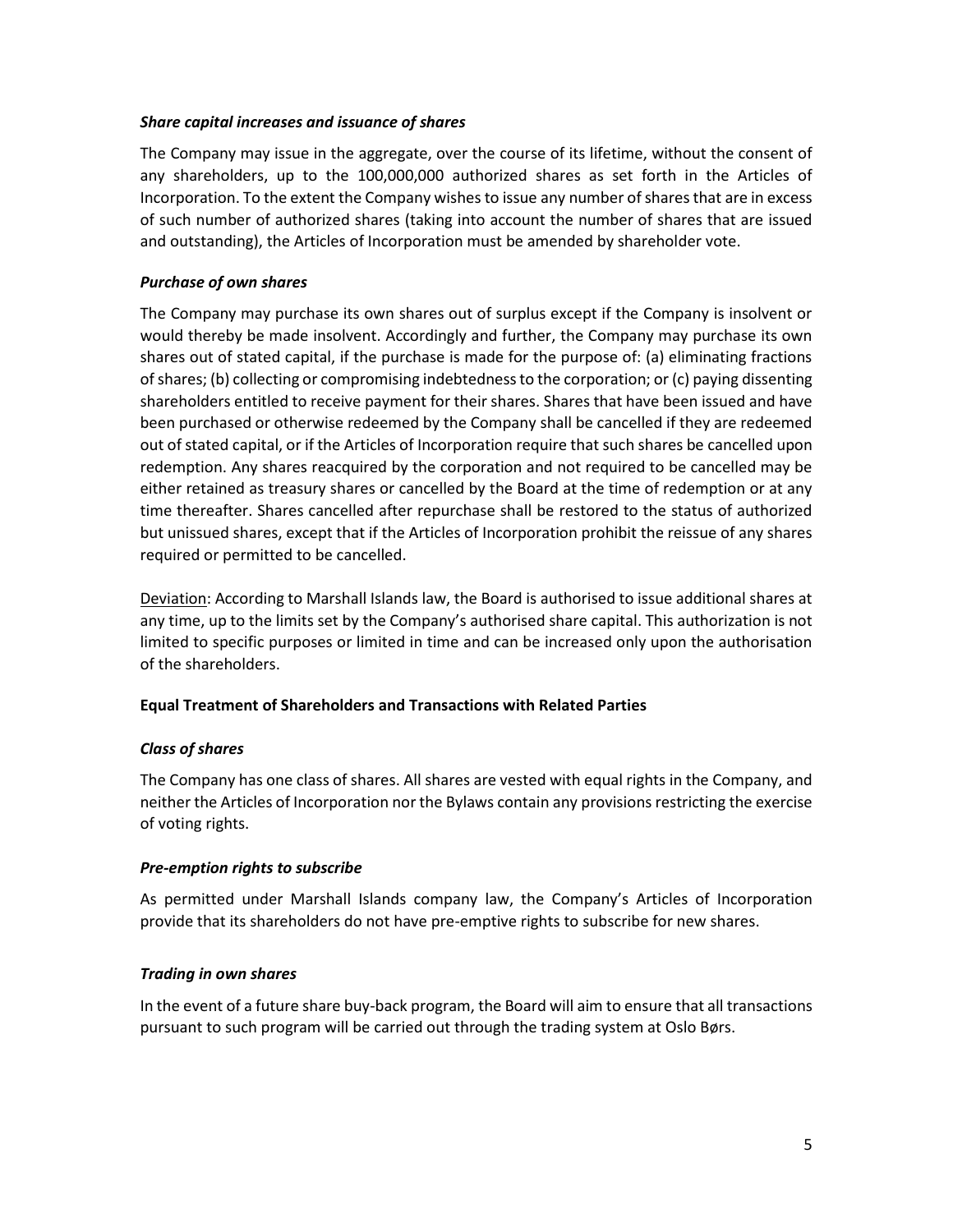#### *Transactions with close associates*

No contract or transaction between the Company and one or more of the Company's directors or officers will be void or voidable solely because the director or officer is present at or participates in the meeting of the Board or committee thereof which authorizes the contract or transaction, or solely because his or her or their votes are counted for such purpose, if (1) the material facts as to such director's interest in such contract or transaction and as to any such common directorship, officership or financial interest are disclosed in good faith or known to the Board or committee, and the Board or committee approves such contract or transaction by a vote sufficient for such purpose without counting the vote of such interested director, or, if the votes of the disinterested directors are insufficient to constitute an act of the Board, by unanimous vote of the disinterested directors; or (2) the material facts as to such director's interest in such contract or transaction and as to any such common directorship, officership or financial interest are disclosed in good faith or known to the shareholders entitled to vote thereon, and such contract or transaction is approved by vote of such shareholders.

The Board has adopted rules of procedures for the Board which, inter alia, includes guidelines for notification by members of the Board and executive management if they have any material direct or indirect interest in any transaction entered into by the Company.

Deviation: According to the Articles of Incorporation, the shareholders do not have any preemptive rights to subscribe for new shares. This is in line with Marshall Islands law and practice.

## *Guidelines for directors and executive management*

Pursuant to Marshall Islands law, the Board is not required to obtain independent third party evaluations in the event that the Company enters into transactions with close associates. The Board may engage independent third parties to evaluate future transactions.

#### <span id="page-5-0"></span>**Shares and Negotiability**

The shares of the Company are freely transferable. There are no restrictions on transferability of shares pursuant to the Articles of Incorporation or Bylaws. Pursuant to Article VI of the Bylaws, the Board shall have power and authority to make such rules and regulations as it may deem appropriate concerning the issuance, registration and transfer of certificates representing shares of the Company's stock in uncertified form, and expects to issue all of its stock for the foreseeable future in uncertified form.

#### <span id="page-5-1"></span>**Shareholder Meetings**

#### *General*

The Board will make its best efforts with respect to the timing and facilitation of annual and special meetings of the shareholders to ensure that as many shareholders as possible may exercise their rights by participating in shareholder meetings, thereby making the shareholder meeting an effective forum for the views of shareholders and the Board.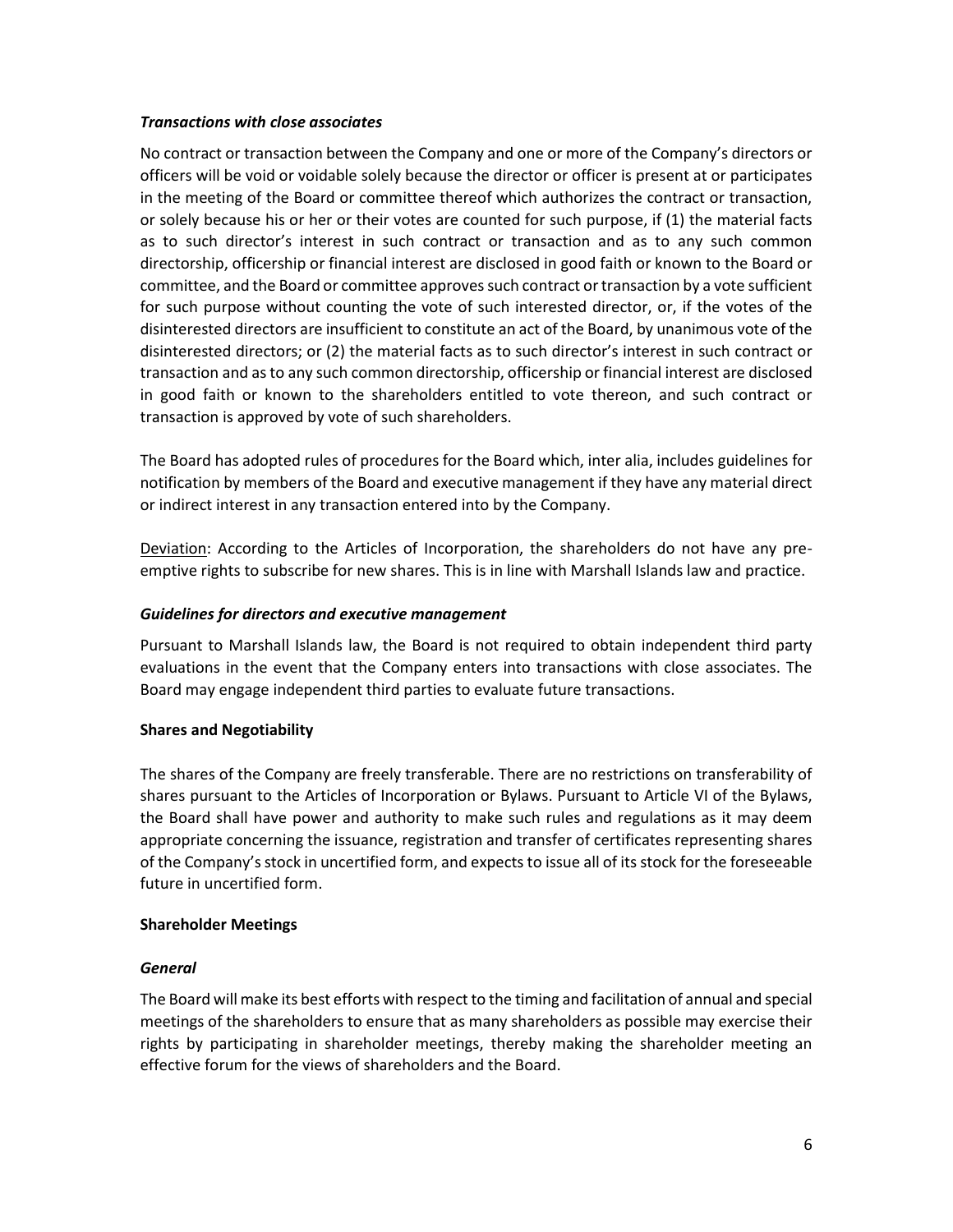Special meetings of the shareholders may be called by the Board or by such person or persons as may be authorized by the Articles of Incorporation or the Bylaws.

# *Notification*

The notice for a general meeting, with reference to or attached support information on the resolutions to be considered at the general meeting, shall as a principal rule be sent to shareholders no later than 15 and no more than 60 days prior to the date of the general meeting. The Board will seek to ensure that the resolutions and supporting information are sufficiently detailed and comprehensive to allow shareholders to form a view on all matters to be considered at the meeting. The notice and support information, as well as a proxy voting form, will normally be made available on the company's website, www.okeanisecotankers.com, no later than 15 and no more than 60 days prior to the date of the general meeting.

#### *Participation and execution*

The Board shall, as a general rule, be present at general meetings. The auditor will attend the annual shareholder meeting and any special shareholder meetings to the extent required by the agenda items or other relevant circumstances. The chairman of the Board or an individual appointed by the Chairman of the Board will chair shareholders' meetings.

The Company will aim to prepare and facilitate the use of proxy forms which allows separate voting instructions to be given for each item on the agenda, and nominate a person who will be available to vote on behalf of shareholders as their proxy. The Board may decide that shareholders may submit their votes in writing, including by use of electronic communication, in a period prior to the relevant shareholders meeting. The Board should seek to facilitate such advance voting.

To the extent deemed appropriate or necessary by the Board, the Board will seek to arrange for the shareholder meeting to vote separately on each candidate nominated for election to the company's corporate offices.

Deviation: The Corporate Governance Code stipulates that that at least 21 days' notice must be given to call a general meeting. The procedures for notification (as set out above) are in line with Marshall Islands law and practice and believed to capture the intent thereof, and secure shareholders' rights.

The Corporate Governance Code stipulates that the Board shall ensure that the shareholder's meeting is able to elect an independent chairman. However, having the chairman of the Board or a person appointed by him chairing the annual shareholder meeting simplifies the preparations for the annual shareholder meeting significantly.

#### <span id="page-6-0"></span>**Nomination Committee**

Being a newly established company, Okeanis does not currently have a nomination committee, but intends to elect such a committee during 2020. The Company's Bylaws allow for the establishment of the nomination committee.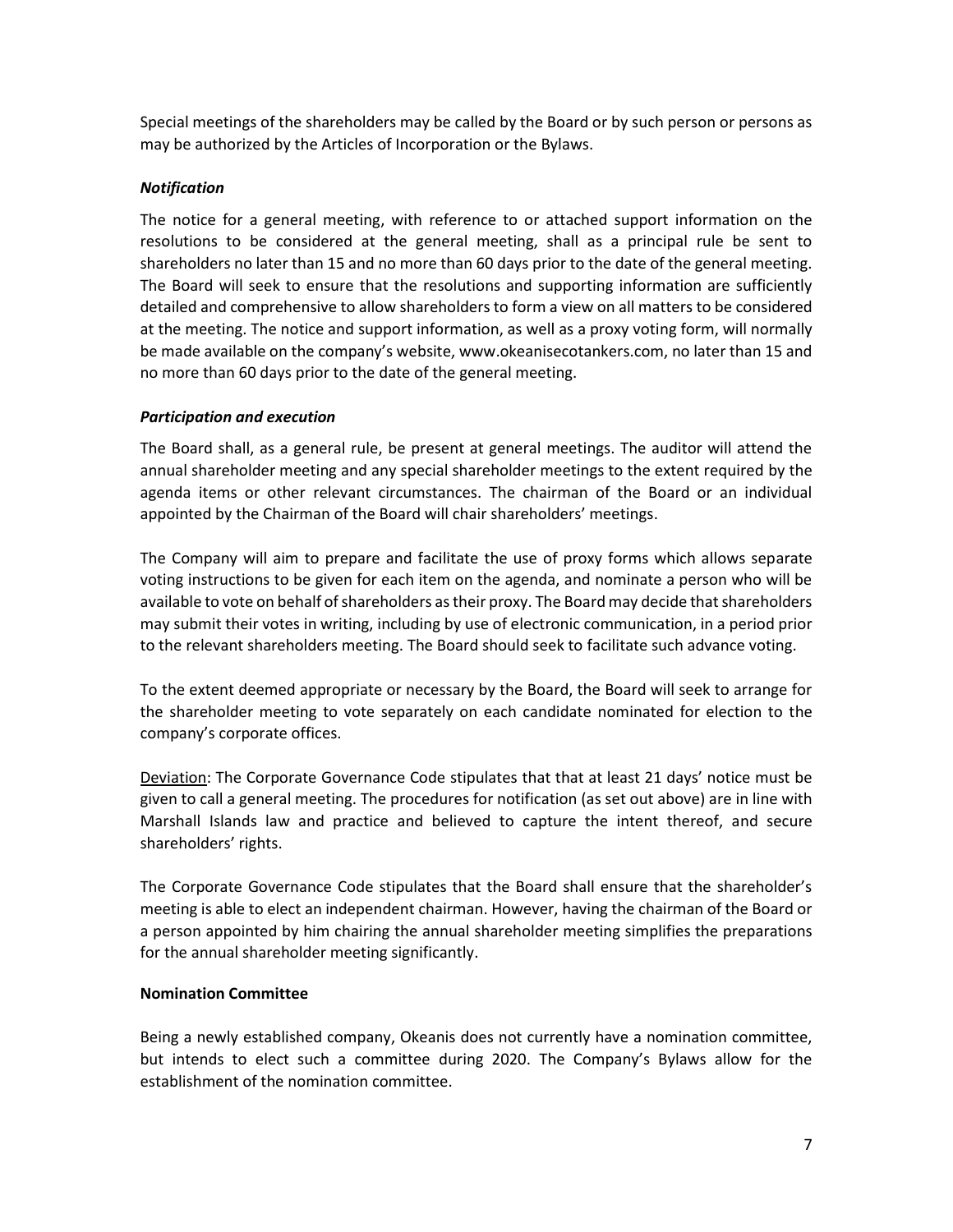#### <span id="page-7-0"></span>**Board of Directors: Composition and Independence**

Pursuant to Section B of the Articles of Incorporation, the Company's Board shall consist of at least one director. The Board currently has six directors.

As a listed company, the composition of the Board should ensure that it can attend to the common interests of all shareholders and meet the Company's need for expertise, capacity and diversity. Attention should be paid to ensuring that the Board can function effectively as a collaborative body. The composition of the Board should ensure that it can operate independently of any special interests. At least two of the members of the Board should be elected by shareholders and should also be independent of the Company's main shareholder(s).

Other than as discussed herein, the Board should not include executive personnel. If the Board does include executive personnel, the Company should provide an explanation for this and implement consequential adjustments to the organisation of the work of the Board, including the use of board committees to help ensure more independent preparation of matters for discussion by the Board.

The chairman of the Board should be elected at the general meeting.

Each Director, including the chairman of the Board, shall be elected to serve for a term of a maximum of two years. The annual report should provide information to illustrate the expertise of the members of the Board, and information on their record of attendance at board meetings. In addition, the annual report should identify which members are considered to be independent.

Deviation: The Company's CEO is currently also the Chairman of the Board. In light of Mr. Alafouzos's unique experience and majority stake in the Company, it is the view of the Board that he is naturally aligned with shareholders and that it is advantageous that he maintains the dual roles. The Company's current shareholders and financiers share a similar view.

#### <span id="page-7-1"></span>**The Work of the Board of Directors**

#### *The rules of procedure for the Board of Directors*

The Board is responsible for the overall management of the Company, and shall supervise the Company's business and the Company's activities in general.

The Board has adopted rules of procedures, which provide regulation on, inter alia, the duties of the Board and the CEO, the annual plan for the Board, notices of Board proceedings, administrative procedures, minutes, Board committees, transactions between the Company and the shareholders and matters of confidentiality.

The Board shall produce an annual plan for its work, with particular emphasis on objectives, strategy and implementation. The CEO shall at least once a month, by attendance or in writing, inform the Board about the Company's activities, position and profit trend.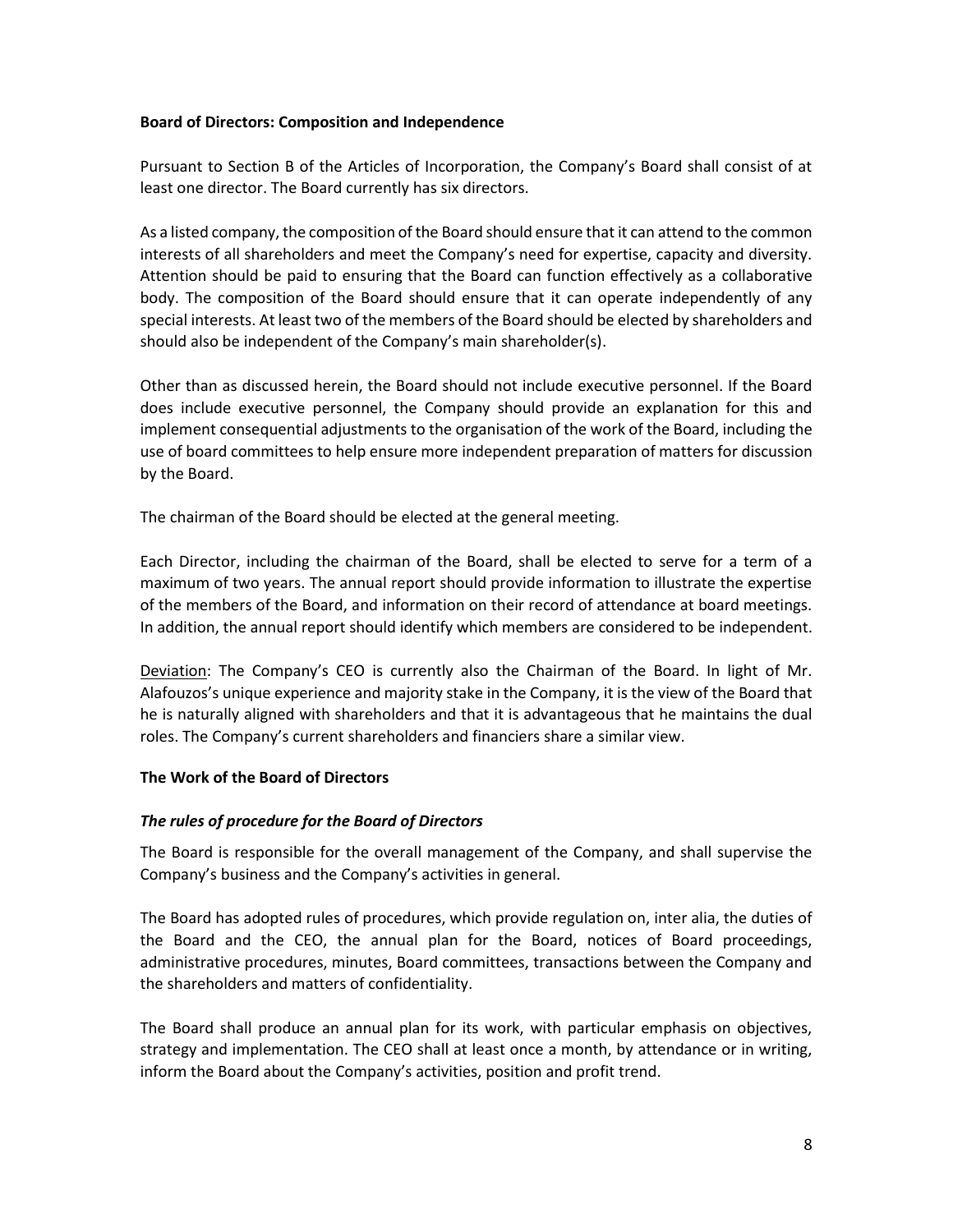The Board's consideration of material matters in which the chairman of the Board is, or has been, personally involved, shall be chaired by some other member of the Board.

The Board shall evaluate its performance and expertise annually, and make the evaluation available to the nomination committee once established.

# *Audit Committee*

The Company's audit committee is governed by an instruction adopted by the Board. A majority of the members shall be independent of the Company's operations, and at least one member who is independent of the Company shall have qualifications in accounting or auditing. Board members who are also members of the executive management cannot be members of the audit committee. The principal tasks of the audit committee are to:

- prepare the Board's supervision of the Company's financial reporting process;
- monitor the systems for internal control and risk management;
- have continuous contact with the Company's auditor regarding the audit of the annual accounts; and
- $-$  review and monitor the independence of the Company's auditor, including in particular the extent to which the auditing services provided by the auditor or the audit firm represent a threat to the independence of the auditor.

The Audit Committee consists of Charlotte Stratos and John Kittmer.

#### *Remuneration Committee*

The members of the remuneration committee shall be independent of the Company's executive management. The principal tasks of the remuneration committee are to prepare:

- the Board's declaration on determination of salaries and other remuneration for executive management;
- other matters relating to remuneration and other material employment issues in respect of the executive management.

The Remuneration Committee consists of Charlotte Stratos and John Kittmer.

#### <span id="page-8-0"></span>**Risk Management and Internal Control**

Risk management and internal control are given high priority by the Board to ensure that adequate systems are in place. The control system consists of interdependent areas, which include risk management, control environment, control activities, information and communication and monitoring.

The Company's management is responsible for establishing and maintaining sufficient internal control over financial reporting. The CEO and CFO supervise and oversee the external reporting and the internal reporting processes. This includes assessing financial reporting risks and internal controls over financial reporting within the Group. The consolidated external financial statements are prepared in accordance with International Financial Reporting Standards (IFRS) and International Accounting Standards as adopted by the EU.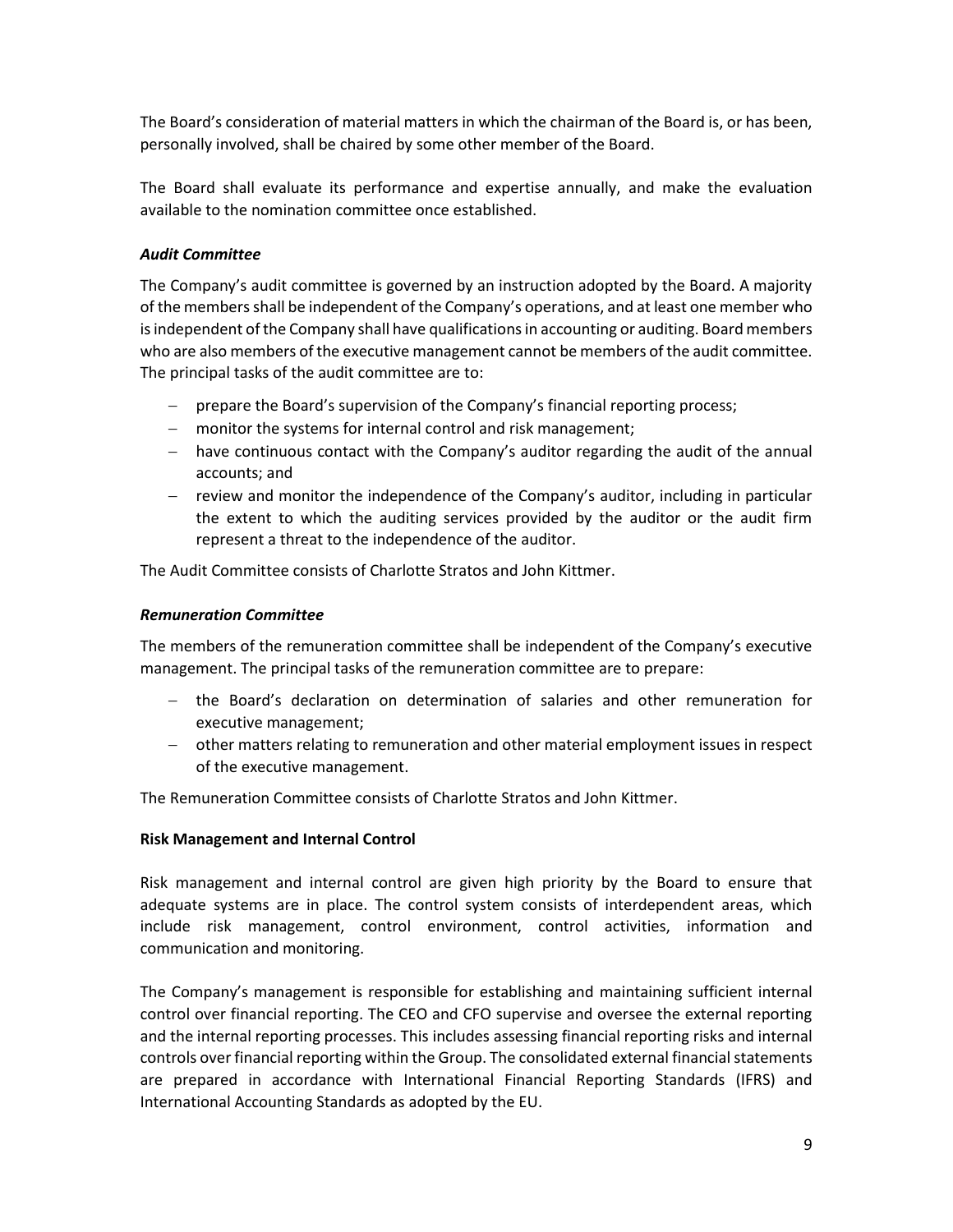The Board shall ensure that the Company has sound internal control and systems for risk management. If employees experience situations or matters that may be contrary to rules and regulations, they are urged to raise their concern with their immediate superior or another manager in the Company. The Company expects to establish a whistle-blowing function that will enable employees to alert the Company's governing bodies about possible breaches of rules and regulations.

The Board shall conduct an annual organisational risk review in order to identify real and potential risks, and remedy any incidents that have occurred. The Board should analyze the most important areas of exposure to risk and its internal control arrangements, and evaluate the Company's performance and expertise. The Board shall undertake a complete annual review of the risk situation, to be carried out together with the review of the annual accounts. The Board shall present an in-depth report of the Company's financial statements in the annual report.

## <span id="page-9-0"></span>**Remuneration of the Board of Directors**

The Company intends to establish a nomination committee within 2020, which will, upon establishment, inter alia, make proposals and supervise directorship fees. Pursuant to the Company's Bylaws, the remuneration of the Board will be decided at the Company's general meeting, and should reflect the Board's responsibility, expertise, time commitment and the complexity of the Company's activities. The remuneration should not be linked to the Company's performance. Share options have not been granted to Board members.

The annual report shall provide details of all elements of the remuneration and benefits of each member of the Board, which includes a specification of any remuneration in addition to normal fees to the members of the Board.

If and to the extent members of the Board and/or companies with which they are associated are requested to take on specific assignments for the Company in addition to their appointment as a member of the Board, the appointment should be disclosed to the Board. The remuneration for such additional duties should also be approved by the Board.

#### <span id="page-9-1"></span>**Remuneration of the Executive Management**

The Board will prepare separate guidelines for the stipulation of salary and other remuneration to key management personnel. The guidelines shall include the main principles applied in determining the salary and other remuneration of the executive management, and shall ensure alignment between executive management and shareholders. It should be clear which aspects of the guidelines that are advisory and which, if any, are binding, thereby enabling the general meeting to vote separately on each of these aspects of the guidelines.

The Board aims to ensure that performance-related remuneration of the executive management in the form of share options, annual bonus programs or the like, if used, are linked to value creation for shareholders or the Company's earnings performance over time. Performancerelated remuneration should be subject to an absolute limit. Furthermore, the Company aims to